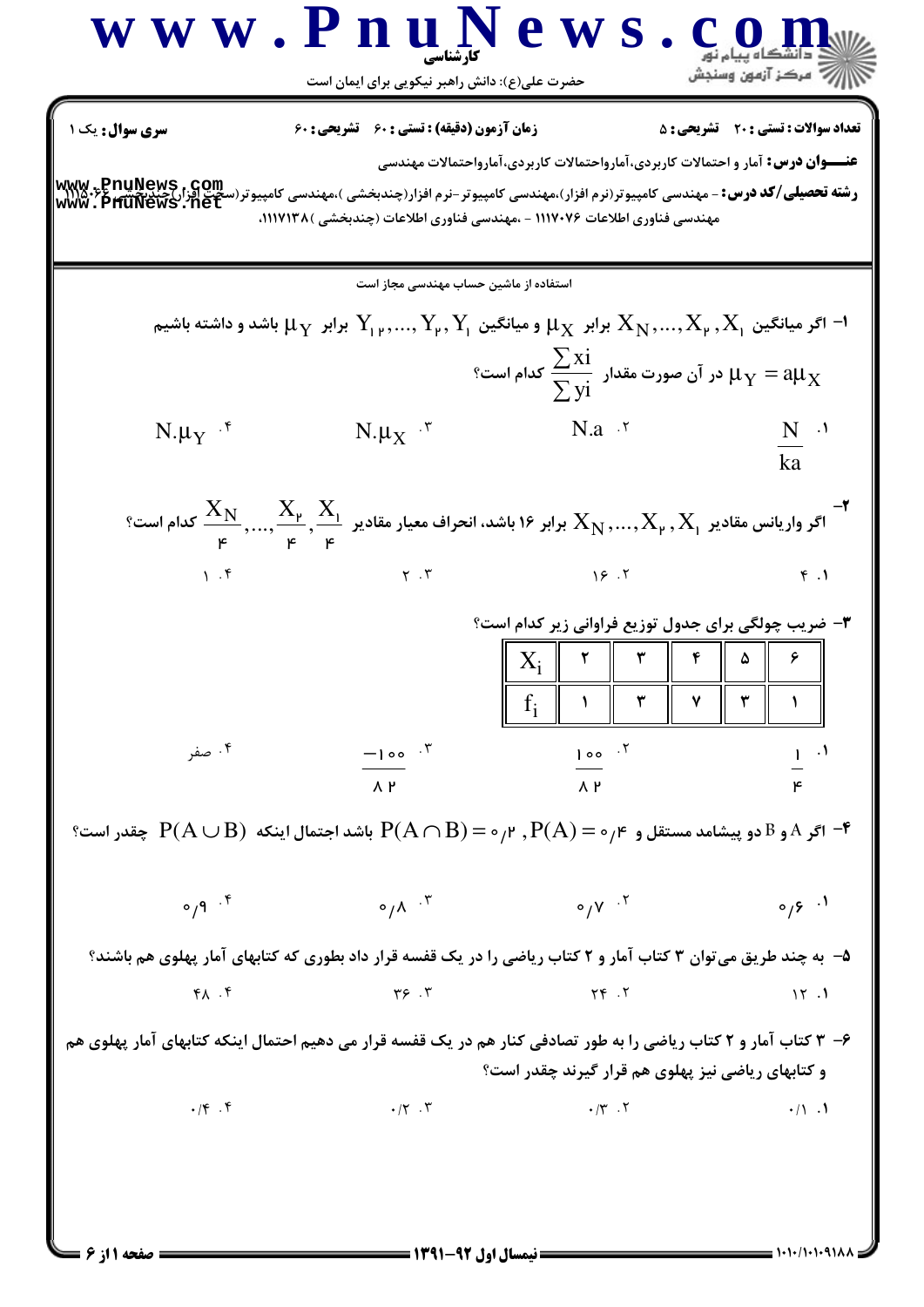## WWW.PnuNews.com ريسمبرس<br>السابقة - مركز آزمون وسنڊش حضرت علی(ع): دانش راهبر نیکویی برای ایمان است **سری سوال : ۱ یک زمان آزمون (دقیقه) : تستی : 60 تشریحی: 60 تعداد سوالات : تستي : 20 ٪ تشريحي : 5 عنـــوان درس:** آمار و احتمالات کاربردی،آمارواحتمالات کاربردی،آمارواحتمالات مهندسی www.appuNews.com **رشته تحصیلی/کد درس:**مهندسی کامپیوتر(نرم افزار)،مهندسی کامپیوتر-نرم افزار(چندبخشی )،مهندسی کامپیوتر(سخ ،مهندسی فناوری اطلاعات ۱۱۱۷۰۷۶ - ،مهندسی فناوری اطلاعات (چندبخشی )۱۱۱۷۱۳۸  $V(Y-X)$  باشد  $V(Y-X)$  چقدر است؟  $V(X) = \frac{a}{n}$  ,  $V(Y) = \frac{P}{n}$  ,  $V(X) = \frac{1}{n}$  ,  $V(X) = \frac{1}{n}$  $\frac{1}{\sqrt{2}}$ .  $\frac{9}{1}$  .  $\frac{8}{1}$  $\delta^\mathsf{r} = \mathsf{p}_\mathsf{\Delta}$ ا و واریانس  $\mathsf{p}_\mathsf{a}$  می که از عاده در طول هفته متغیر تصادفی با میانگین  $\mathsf{a} \circ \mathsf{p} = \mathsf{p}_\mathsf{a}$  و اریانس  $\mathsf{p}_\mathsf{a}$  باشد با استفاده از قضیه چی شف  $\mathsf{P}(\mathsf{F} \circ \leq \mathrm{X} \leq \mathsf{P})$  حداقل چقدر است؟  $\frac{p}{q}$ .  $\frac{r}{q}$  $\frac{P}{T}$  .  $\frac{1}{T}$ اگر  $\,\mathbf X\,$  متغیر تصادفی با تابع احتمال دو جمله ای منفی باشد به طوری که دومین پیروزی در دهمین آزمایش وقت پیدا کند  $\,\mathbf X\,$ میانگین و واریانس  $\,\mathbf{X}\,$ کدام اند؟درصد فرضیه  $\,$ ر $\,=\,p=0\,$  باشد.  $Var(X) = \text{PV}_{\alpha}$ ,  $E(X) = 10^{-1}$  $E(X) = r \cdot Var(X) = v \cdot \omega$ <sup>5</sup>  $E(X) = r$ ,  $Var(X) = r r \omega$  f  $Var(X) = v_{\alpha}$ ,  $E(X) = e^{-x}$ اس X دارای توزیع نرمال میانگین ۲۵ و ۷۷۲ ۰/۹ ( $(X\geq\alpha)=P(X\geq\alpha)=P(X\leq\gamma)$  باشد انحراف  $Y$  $\,$ معیار  $\,$   $\rm X$  کدام است  $10.5$  $\Delta$ .  $1 - 5$ ۰۱ صفر ا - متغیر تصادفی  $\rm X$  دارای تابع چگالی به صورت زیر است: $\rm X$  $f(x) = \frac{1}{\beta^{\mu} \pi(\mu)} x^{\mu} e^{\frac{-x}{\beta}} x > \delta, \beta > \delta$ اگر  $\text{Var}(\text{X})$  باشد  $\text{Var}(\text{X})$  چقدر است؟  $15.7$  $\mathbf{r}$ .  $\mathbf{r}$ ۴. اطلاعات كافي نيست.  $9.1$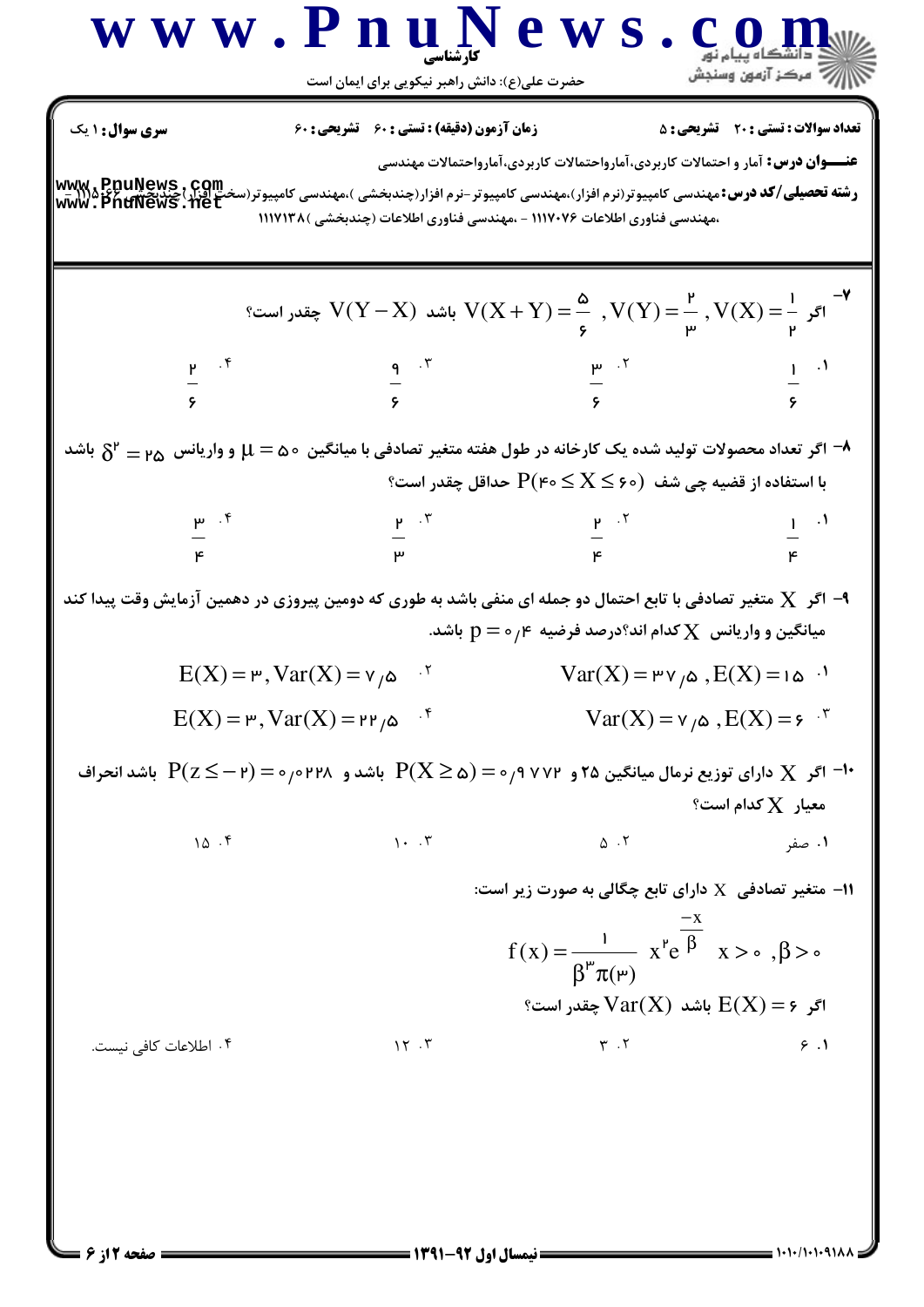$L_{(\theta)} = \frac{1}{\theta^n} (e^{-\frac{\overline{x}i}{\theta}})^n$  $L_{(\theta)} = \frac{1}{\theta^n} e^{-\frac{n\overline{x}}{\theta}}$ 

۰۱۵ اگر عمر رایانه ها دارای توزیع نرمال میانگین H و واریانس ۱۲۵/۰سال باشد و بر اساس شاهدات نمونه ای به حجم n = ۹  $z_{\circ/\circ}$ ۳۵ باشد یک فاصله اطمینان ۱٬۹۵ $\mu$  برای  $\mu$ کدام است؟ ۳/۳  $\tau_{\circ/\circ}$  بر $\overline{x} = y$  باشد یک فاصله اطمینان ۱٬۹۵ $\overline{x} = y$  $9/91 < \mu < v /$   $\mu$ 9<sup>.1</sup>  $9/9$  V  $< \mu < v /$   $\mu$   $\mu$   $\mu$ .  $5/4$  V  $< \mu < v / 1$   $\mu$ <sup>-f</sup>  $5/9 < \mu < v /1$ .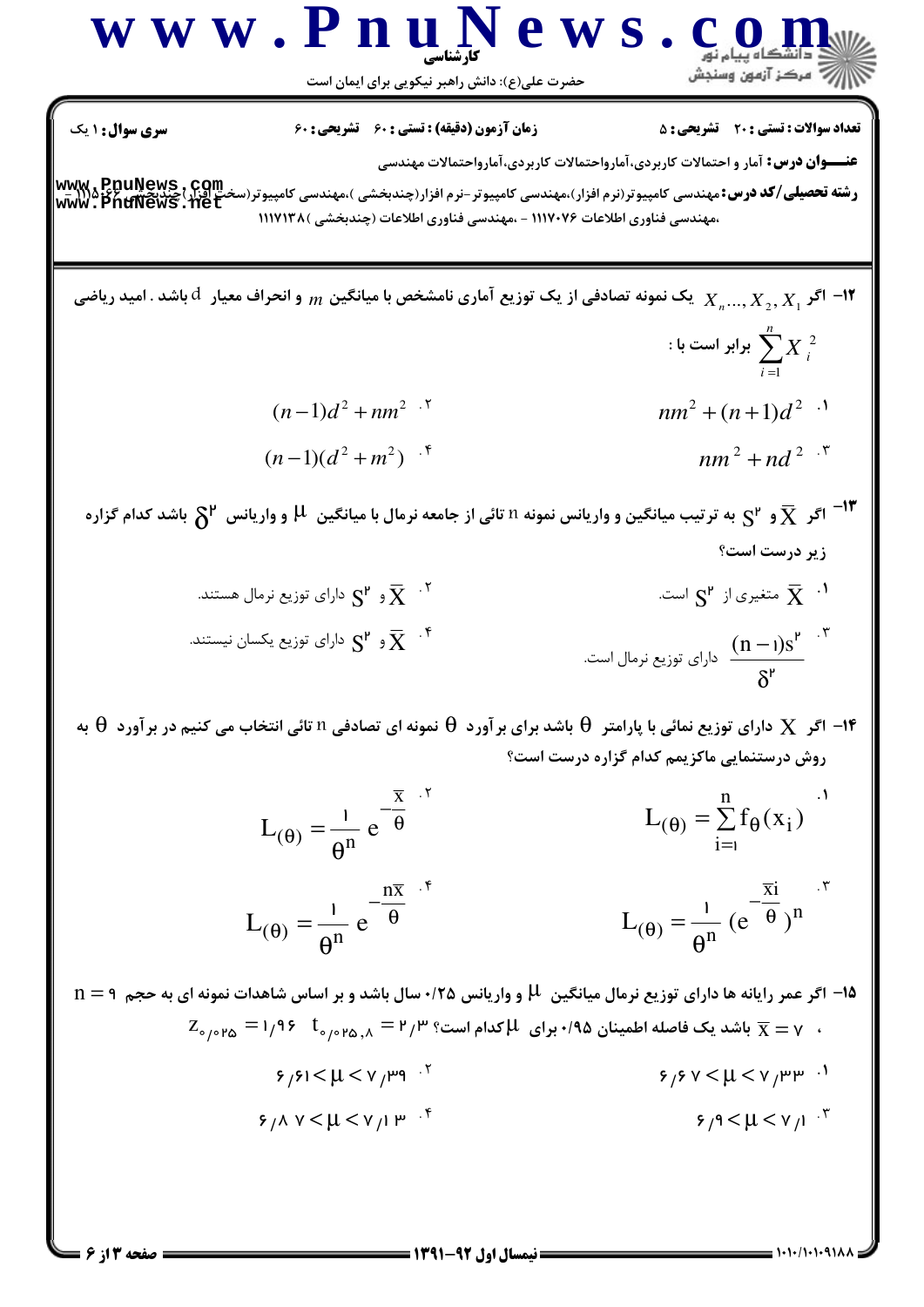| W W W                                                                                                                                                                                                                                                                                                                                                                                                                                                                                                                                                                                                                                                                                                                                                                                                                                                                                                                                                                                                                                                                                         | P W | P W | P W | P W | P W |
|-----------------------------------------------------------------------------------------------------------------------------------------------------------------------------------------------------------------------------------------------------------------------------------------------------------------------------------------------------------------------------------------------------------------------------------------------------------------------------------------------------------------------------------------------------------------------------------------------------------------------------------------------------------------------------------------------------------------------------------------------------------------------------------------------------------------------------------------------------------------------------------------------------------------------------------------------------------------------------------------------------------------------------------------------------------------------------------------------|-----|-----|-----|-----|-----|
| \n $\sum_{i=1}^{n} \sum_{j=1}^{n} \sum_{j=1}^{n} \sum_{j=1}^{n} \sum_{j=1}^{n} \sum_{j=1}^{n} \sum_{j=1}^{n} \sum_{j=1}^{n} \sum_{j=1}^{n} \sum_{j=1}^{n} \sum_{j=1}^{n} \sum_{j=1}^{n} \sum_{j=1}^{n} \sum_{j=1}^{n} \sum_{j=1}^{n} \sum_{j=1}^{n} \sum_{j=1}^{n} \sum_{j=1}^{n} \sum_{j=1}^{n} \sum_{j=1}^{n} \sum_{j=1}^{n} \sum_{j=1}^{n} \sum_{j=1}^{n} \sum_{j=1}^{n} \sum_{j=1}^{n} \sum_{j=1}^{n} \sum_{j=1}^{n} \sum_{j=1}^{n} \sum_{j=1}^{n} \sum_{j=1}^{n} \sum_{j=1}^{n} \sum_{j=1}^{n} \sum_{j=1}^{n} \sum_{j=1}^{n} \sum_{j=1}^{n} \sum_{j=1}^{n} \sum_{j=1}^{n} \sum_{j=1}^{n} \sum_{j=1}^{n} \sum_{j=1}^{n} \sum_{j=1}^{n} \sum_{j=1}^{n} \sum_{j=1}^{n} \sum_{j=1}^{n} \sum_{j=1}^{n} \sum_{j=1}^{n} \sum_{j=1}^{n} \sum_{j=1}^{n} \sum_{j=1}^{n} \sum_{j=1}^{n} \sum_{j=1}^{n} \sum_{j=1}^{n} \sum_{j=1}^{n} \sum_{j=1}^{n} \sum_{j=1}^{n} \sum_{j=1}^{n} \sum_{j=1}^{n} \sum_{j=1}^{n} \sum_{j=1}^{n} \sum_{j=1}^{n} \sum_{j=1}^{n} \sum_{j=1}^{n} \sum_{j=1}^{n} \sum_{j=1}^{n} \sum_{j=1}^{n} \sum_{j=1}^{n} \sum_{j=1}^{n} \sum_{j=1}^{n} \sum_{j=1}^{n} \sum_{j=1}^{n$ |     |     |     |     |     |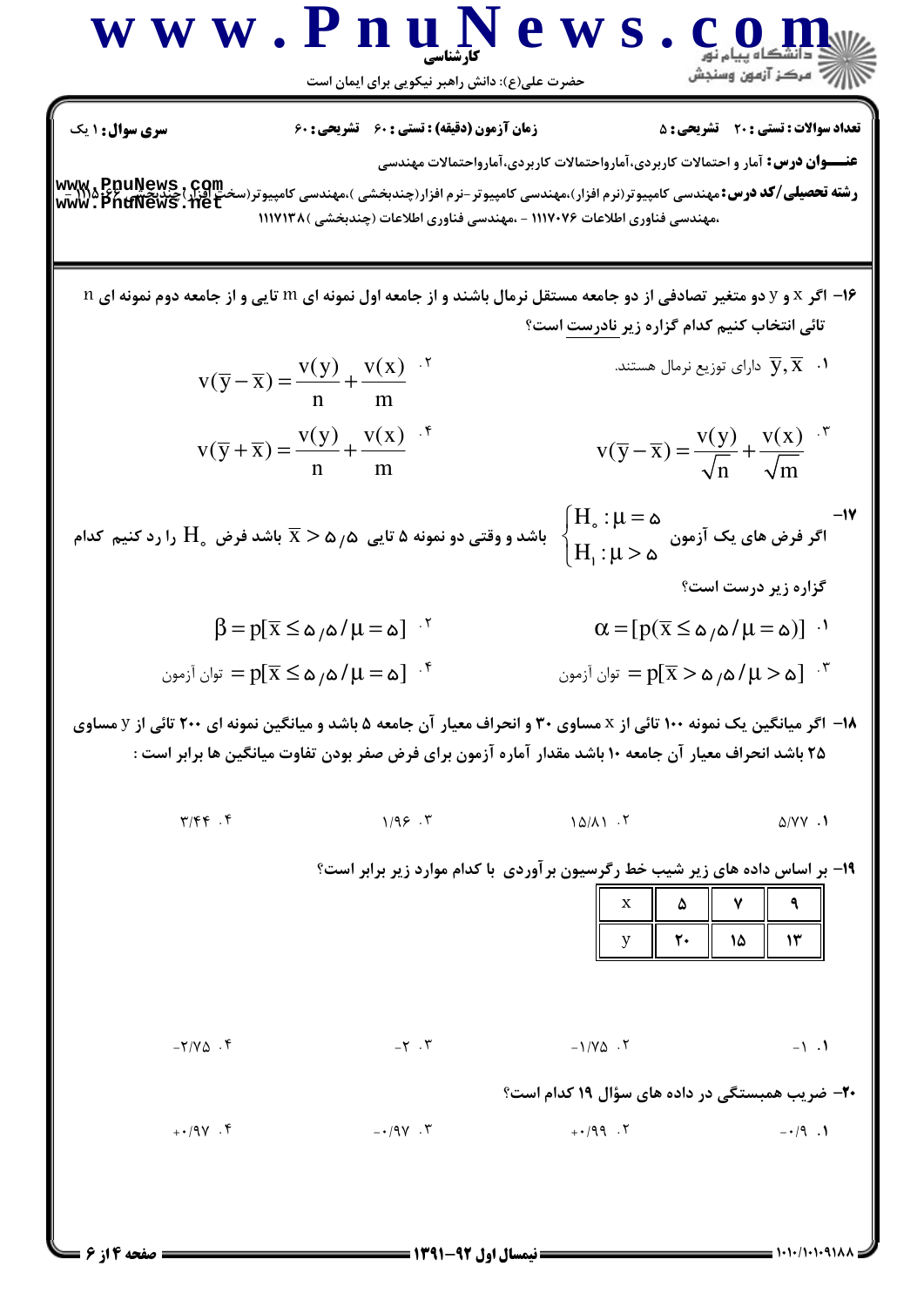## محصولی به صورت تصادفی انتخاب می شود احتمال اینکه با ماشین C تولید شده باشد در صورتی که بدانیم کالا معيوب است را به دست آوريد. : هنار بالس وواریانس و $\delta^\mathsf{r}=\delta_\mathsf{r}$  باشد مطلوب است  $\mu=\mathsf{F}_\mathsf{r}$ الف) ما بين ۴ و ۵ واحد باشد. ب) حداقل ۷/۵ واحد باشد.  $p(Z \leq 0.9 \text{ P}) = 0.01 \text{ P} \text{ P}$   $p(Z \leq 0.00) = 0.911 \text{ Q}$   $p(Z \leq 1.9 \text{ P}) = 0.91 \text{ P} \text{ P}$ ۴- برای مقایسه روش آموزش متمرکز و آموزش غیر متمرکز مدیران نمونه های زیر از دو جامعه به طور تصادفی

انتخاب شده آیا به اطمینان ۰/۹۹می توان گفت روش متمرکز بهتر از روش غیر متمرکز است.

۱،۴۰ نمره ۳- اگر مقدار اشعه ای خاص که کاربر رایانه ممکن است در هر ساعت کاری دریافت کند دارای توزیع نرمال میانگین

الف) میانگین را به روش کد گذاری به دست آورید. ب) میانه در آمد را محاسبه کنید. ۱،۴۰ نم<mark>ره</mark> **۲- ۳** ماشین A وB و C به ترتیب ۶۰ درصد ، ۳۰ درصد و ۱۰ درصد کل محصولات کارخانه ای را تولید می کنند درصد محصولات معیوب به ترتیب برابر ۲ درصد ، ۳ درصد و ۴ درصد است از میان محصولات |ین کارخانه

- www.aPpuNews.com<br>www.PnuNews.net **رشته تحصیلی/کد درس:**مهندسی کامپیوتر(نرم افزار)،مهندسی کامپیوتر-نرم افزار(چندبخشی )،مهندسی کامپیوتر(سخ ،مهندسه فناوري اطلاعات ١١١٧٠٧۶ - ،مهندسه فناوري اطلاعات (حندبخشه ) ١١١٧١٣٨
	- ا- توزیع فراوانی درآمد ۲۸ کارگر را در روز بر حسب هزار تومان نشان می دهد:

**عنـــوان درس:** آمار و احتمالات کاربردی،آمارواحتمالات کاربردی،آمارواحتمالات مهندسی

| ، مهتندسی تناوری اصلاحات ۱۱۱۲۰۲۰ – ،مهتندسی تناوری اصلاحات البستانی ۱۱۱۲۱۱۱۱۰۰۰۰۰۰۰۰۰۰۰۰۰۰۰۰۰۰۰۰۰۰۰۰ |
|------------------------------------------------------------------------------------------------------|
| سوالات تشريحى                                                                                        |

| ۳۹−۳۹    ۳۹−۳۳    ۲۹−۲۴    ۲۹−۱۴    ۱۹−۱۴   در آمد بر حسب هزار تومان |  |  |  |  |
|----------------------------------------------------------------------|--|--|--|--|
| تعداد کا گ                                                           |  |  |  |  |

: نیمسال اول 92-1391 =

 $t_{\text{e/e1,PP}} = r_{1}A_{1}P_{1}$ 

 $n_1 = 0$ ا =  $S_1 = 0$  ×  $\overline{X}_1 = 0$  ×  $S_1 = 0$  ×  $S_1 = 0$ 

د =  $n_{\nu} = 1$ ه = ۱۵  $\overline{X}_{\nu} = 1$ وش غیر متمرکز = ۸



**تعداد سوالات : تستي : 20 ٪ تشريحي : 5** 

**زمان آزمون (دقیقه) : تستی : 60 تشریحی: 60** 

حضرت علی(ع): دانش راهبر نیکویی برای ایمان است

www.Pnug

**سری سوال : ۱ یک** 

۱،۴۰ نمر

۱،۴۰ نمره